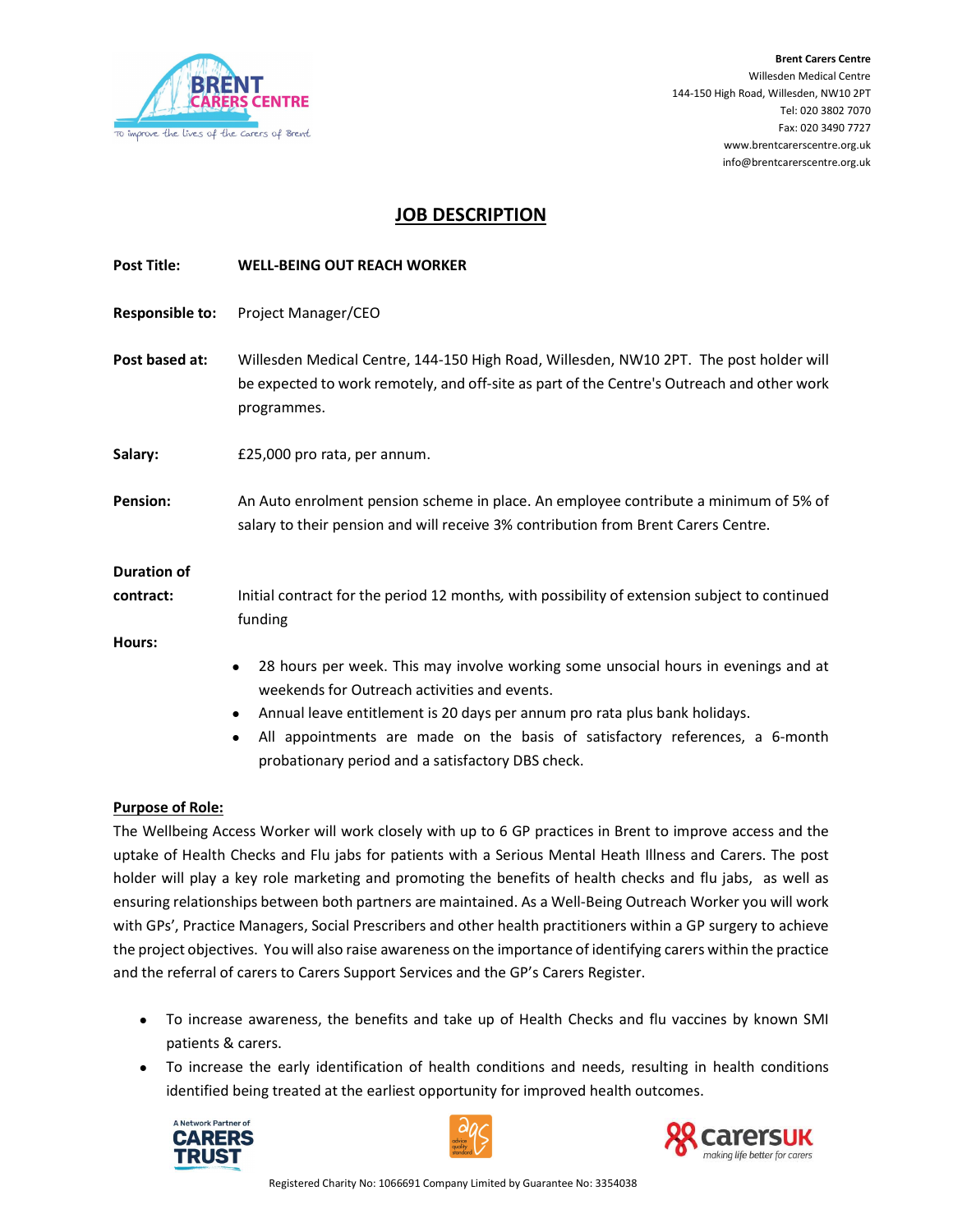- Preventing health deterioration from flu symptoms.
- Addressing health inequalities of black and minority ethnic groups with a serious Mental Heath Illness and their carers
- Improve the performance of GP's whose Health Checks and flu vaccine records are below acceptable thresholds.
- To reduce poor health and illnesses amongst people of with a serious mental health condition.
- To improve the quality of life and the well-being of a carer.

#### Main Duties

- Encourage and promote GP's to text their SMI patients & Carers regarding health checks and flu Jabs.
- Encourage and raise awareness with GP's to register carers of SMI patients and other carers on their GP practice Carers Register.
- Encourage and promote GP's to text and promote the benefits of health checks and flu jab to the carers of SMI patients.
- Help or assist in the creation of posters to raise awareness of the issue for GP notice boards & flyers for outreach activities.
- Host in-house information sessions & targeted events to engage with hard to reach SMI patients & their carers.
- Deliver wellbeing advice on Health Checks and flu jabs in person, face to face, virtually, over the telephone and in groups to understand the benefits and take up the service..
- Encourage patients to share their email address with their GP, thus improving communications links with patients & their GP.
- Improve health inequalities by including a focus to Black and minority ethnic patients & the benefits of health checks and flu jabs.
- Promote additional support services available at Brent Carers Centre and other community agencies, in response to patients needs.
- Working with GP's to deliver tailored outreach services for successful outcomes.
- Make links and participate in Brent Health Matters Well-being Events to promote the benefit of Health checks and flu jabs for SMI patients directly to the community in Brent.
- Make links and promote the benefits of benefit of Health checks and flu jabs for SMI patients via Health Educators outreach activities taking place in the community with a particular focus on black and minority ethnic groups.

### Outreach & Networking

- To develop excellent working relationships with other voluntary sector agencies, local authority and NWL Health staff etc., to work in partnership with them to promote Brent Carers Support Services and Wellbeing Services available to SMI patients & Carers.
- To give presentations on the service you work on and other Brent Carers' Centre support services to a variety of audiences in the borough.
- Assist the team with the distribution of leaflets, posters around the borough.

#### Administration

 Share information on outcomes achieved, successes and anonymised mini case studies for promotion on our Social Media platforms sites E.g. Website, Facebook and Twitter.





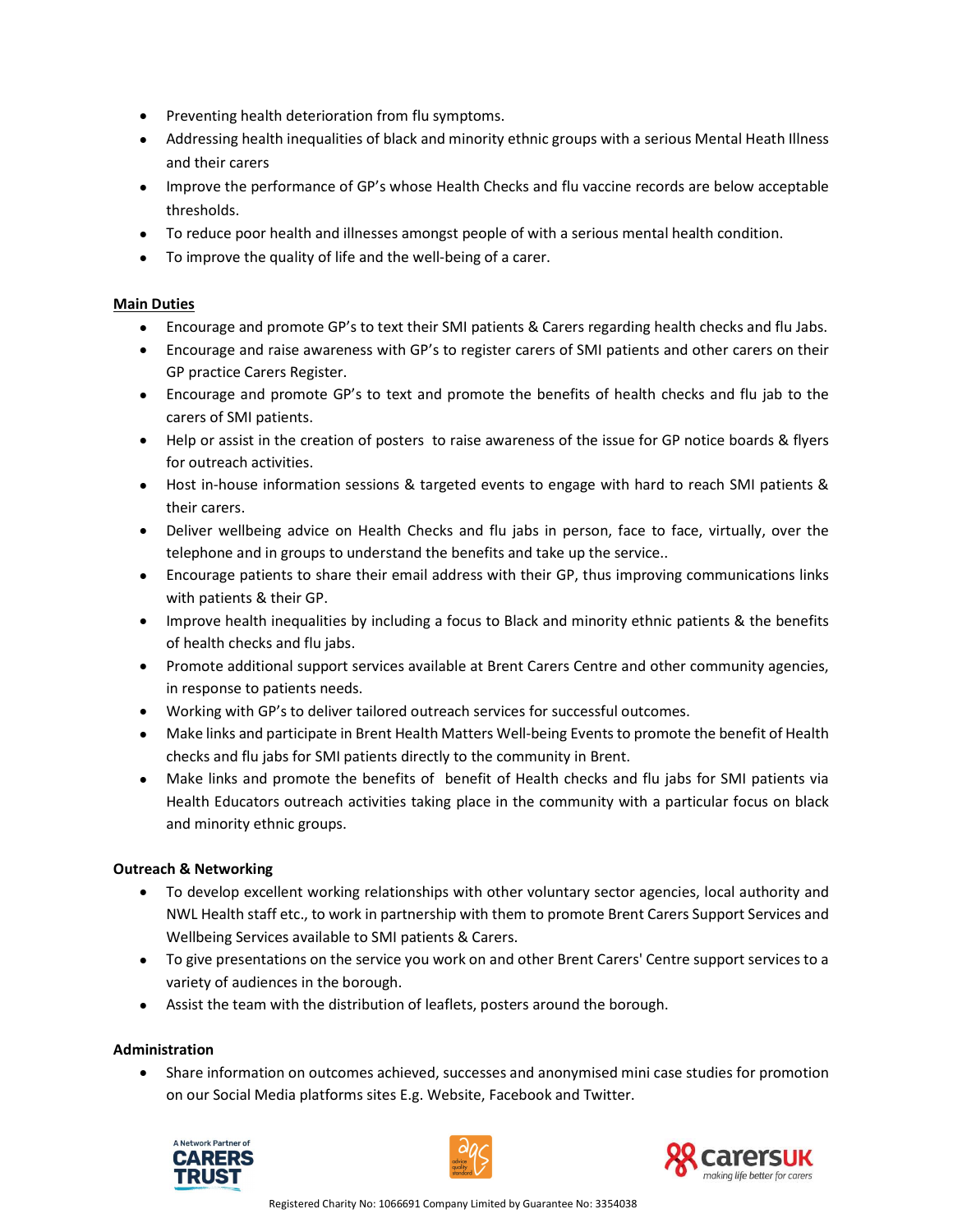- To be self-supporting administratively.
- To be self-servicing in the use of IT and the range Microsoft Office programmes/software.
- To work collaboratively in accurately maintaining the services central filing system & records.

#### Data Management and Reporting

- To comply with all relevant confidentiality and data protection policies and procedures including those defined by law.
- To accurately record and enter all client contacts/casework using Charity Log database and other paper/digital systems to keep client and organisation data up-to-date and accurate.
- To collect and record relevant information for the purposes of monitoring & evaluation, service user outcome measurement, service improvement and quality assurance management.
- To produce reports and case studies as required by CEO and other key stakeholders.

#### Working within Brent Carers Centre

- To work flexibly within the team supporting colleagues and sharing skills and knowledge as required to provide an effective and reliable service.
- To work collaboratively with the rest of the team on joint activities for carers and outreach Well-Being activities in Brent.

#### General

- To attend and contribute to team, supervision and staff appraisal meetings.
- To be willing to work the occasional weekend / evening when required.
- To attend and contribute to training where appropriate as directed by your line manager.
- To undertake any other appropriate duties commensurate with this post.
- To act at all times in accordance with all Brent Carers Centre's policies, procedures and quality marks.
- To work in co-operation and collaboration with colleagues from within Carers Trust, Carers UK and any other umbrella agency which Brent Carers Centre is a member of.